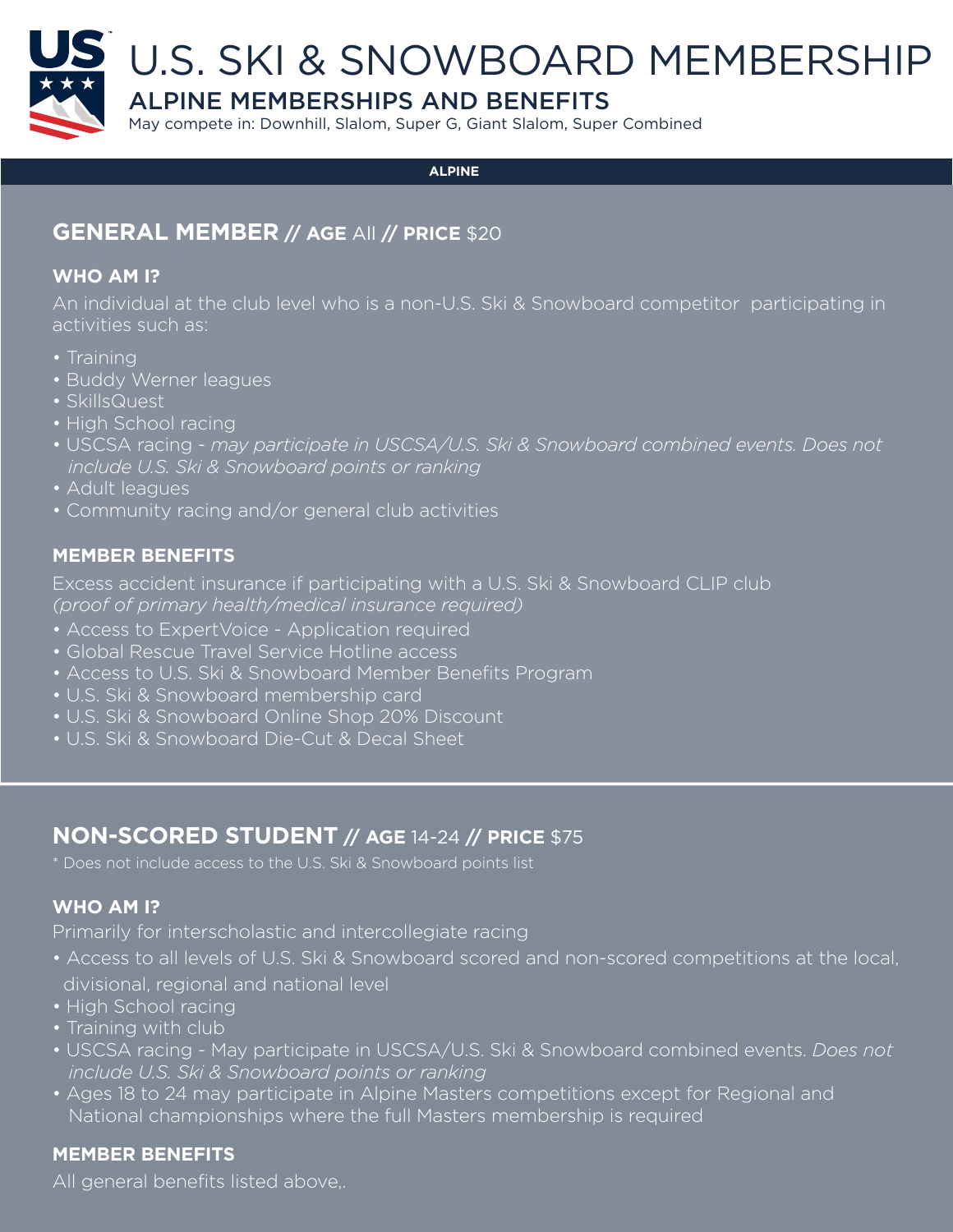# **COMPETITOR U10 // AGE** 9 and under **// PRICE** \$25 **COMPETITOR U12 // AGE** 10 and 11 **// PRICE** \$50 **COMPETITOR U14 // AGE** 12 and 13 **// PRICE** \$80

### **WHO AM I?**

An athlete competing in U.S. Ski & Snowboard Alpine events (points and ranking may begin based on your divisional affiliation), or YSL events

### **MEMBER BENEFITS**

All general benefits listed above, as well as:

- Participating in U.S. Ski & Snowboard events (some events may require qualification/selection.)
- COE TV Members Only Collection

### **COMPETITOR U16 // AGE** 14 and up **// PRICE** \$150

(Required for all FIS Registrations excluding Telemark and Adaptive Alpine)

#### **WHO AM I?**

An athlete competing in U.S. Ski & Snowboard alpine events for national points and/or FIS competitors competing for FIS points (FIS license required)

### **MEMBER BENEFITS**

All general benefits listed above, as well as:

- Inclusion on the U.S. Ski & Snowboard National Ranking List
- U.S. Ski & Snowboard athlete points profile
- FIS points profile and ranking (FIS license required)
- COE TV Members Only Collection

# **MASTER** (Adult Competitor) **// AGE** 18 and over **// PRICE** \$100

#### **WHO AM I?**

An athlete participating in U.S. Ski & Snowboard alpine masters events and/or FIS masters events

### **MEMBER BENEFITS**

All general(non-competitor) benefits listed above, as well as:

- Participation in U.S. Ski & Snowboard masters events
- Participation in Masters FIS racing (FIS license required)
- Masters FIS points profile and ranking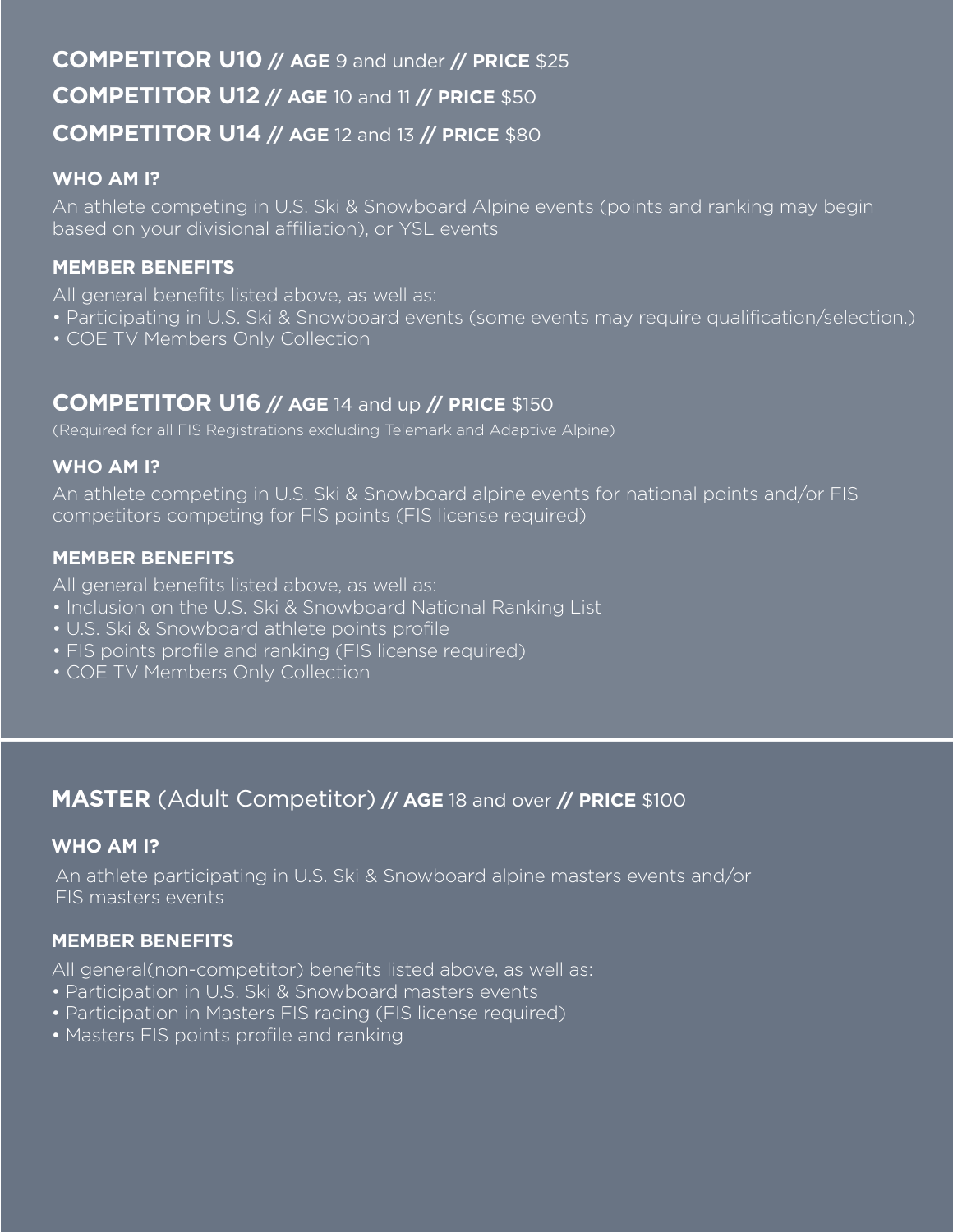# **SHORT-TERM U12 & UNDER // AGE** 11 and under **// PRICE** \$20/day

### **SHORT-TERM U14 & OVER // AGE** 12 and over **// PRICE** \$25/day

### **WHO AM I?**

An athlete competing in U.S. Ski & Snowboard Alpine events. Short-Term memberships are limited to 2 separate events per season. An event may include multiple consecutive days.

### **MEMBER BENEFITS**

Short-Term Benefits include:

- Opportunity to compete in a U.S. Ski & Snowboard sanctioned event
- Excess accident insurance during U.S. Ski & Snowboard sanctioned event for which access has been purchased (proof of primary health/medical insurance required)

# **SHORT-TERM MASTER // AGE** 18 and over **// PRICE** \$20/day

#### **WHO AM I?**

An athlete competing in U.S. Ski & Snowboard Alpine Masters events. Short-Term memberships are limited to 2 separate events per season. May include multiple consecutice days

#### **MEMBER BENEFITS**

Short-Term Benefits include:

- Opportunity to compete in a U.S. Ski & Snowboard sanctioned event
- Excess accident insurance during U.S. Ski & Snowboard sanctioned event for which access has been purchased (proof of primary health/medical insurance required)

### **CLUB VOLUNTEER // AGE** 18 and over **// PRICE** \$45

#### **WHO AM I?**

An individual participating at the club level who is appointed to a position of authority over, or who has frequent contact with athletes. Volunteers may play a coaching role or assist clubs and event organizers in a variety of roles as deemed appropriate by U.S. Ski & Snowboard coaches, clubs or affiliates.

### **MEMBER BENEFITS**

All general (non-competitor) benefits listed above, as well as:

- Periodic Background Screening
- Periodic SafeSport Training
- Volunteering at U.S. Ski & Snowboard/FIS events and/or any club activities